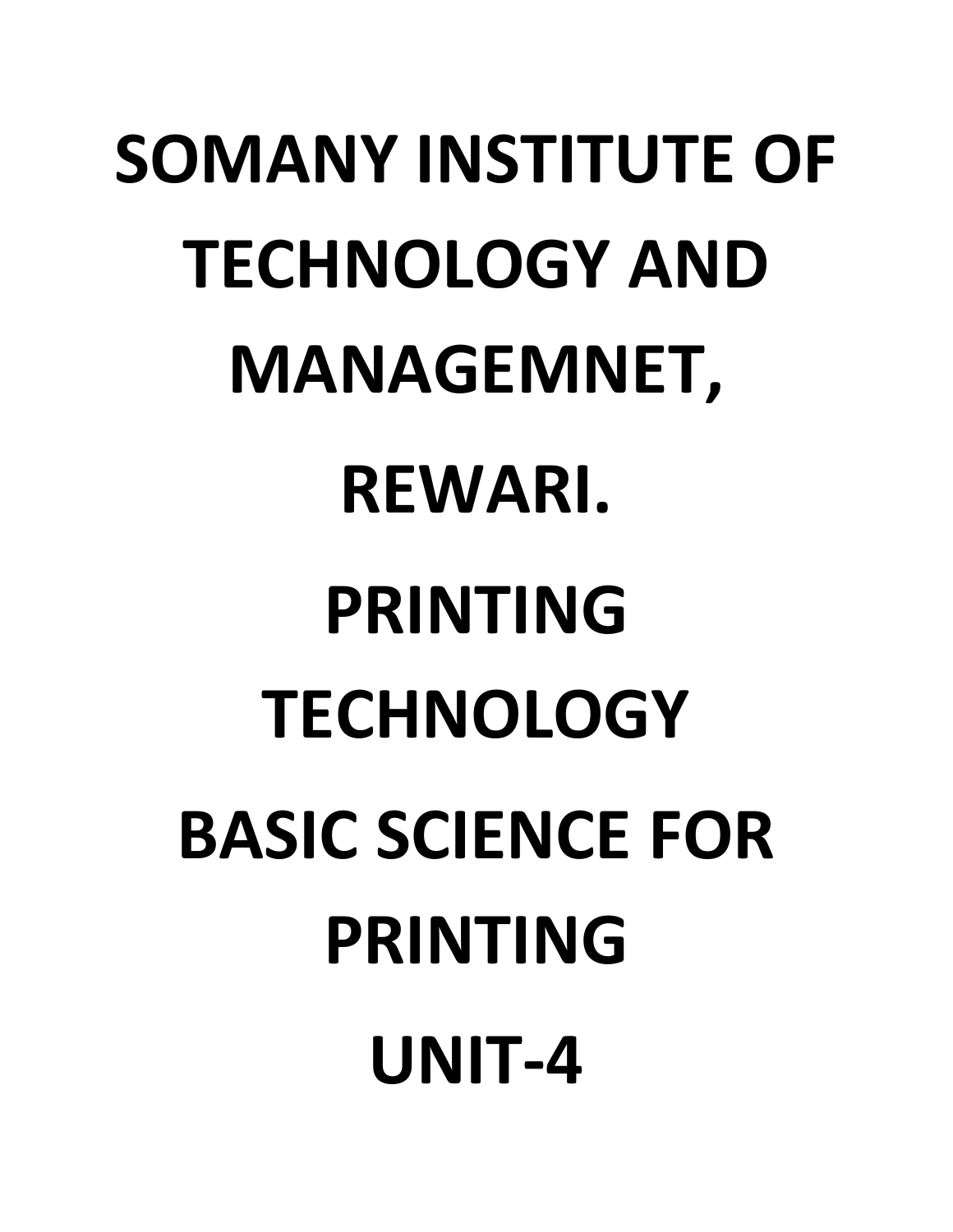A thermosetting plastic is a [polymer](https://www.thoughtco.com/definition-of-polymer-605912) that irreversibly becomes rigid when heated. Such a material is also known as a thermoset or thermosetting polymer. Initially, the polymer is a liquid or soft solid. Heat provides energy for [chemical](https://www.thoughtco.com/what-is-a-chemical-reaction-604042)  [reactions](https://www.thoughtco.com/what-is-a-chemical-reaction-604042) that increase the cross-linking between polymer chains, curing the plastic. The rate of curing may be increasing in many cases by increasing [pressure](https://www.thoughtco.com/definition-of-pressure-in-chemistry-604613) or by adding a [catalyst.](https://www.thoughtco.com/catalysts-and-catalysis-604034)

# **Examples**

Many common plastics are thermosets. They include:

- Vulcanized rubber
- Fiberglass (a fiber-reinforced polymer composite)
- Polyester resin
- Polyurethane
- Melamine
- Bakelite
- Silicone resin
- Epoxy resin

Thermoplastics are defined as polymers that can be melted and recast almost indefinitely. They are molten when heated and harden upon cooling. When frozen, however, a thermoplastic becomes glass-like and subject to fracture. These characteristics, which lend the material its name, are reversible, so the material can be reheated, reshaped, and frozen repeatedly. As a result, thermoplastics are mechanically recyclable. Some of the most common types of thermoplastic are polypropylene, polyethylene, polyvinylchloride, polystyrene, polyethylenetheraphthalate and polycarbonate.

# **Properties**

Thermoplastics have a simple molecular structure comprising chemically independent macromolecules. Upon heating, they are softened or melted, then shaped, formed, welded, and solidified when cooled. Multiple cycles of heating and cooling can be repeated, allowing reprocessing and recycling.

# **Applications**

Thermoplastics have been around for a long time and are an important component of everyday life today. For example: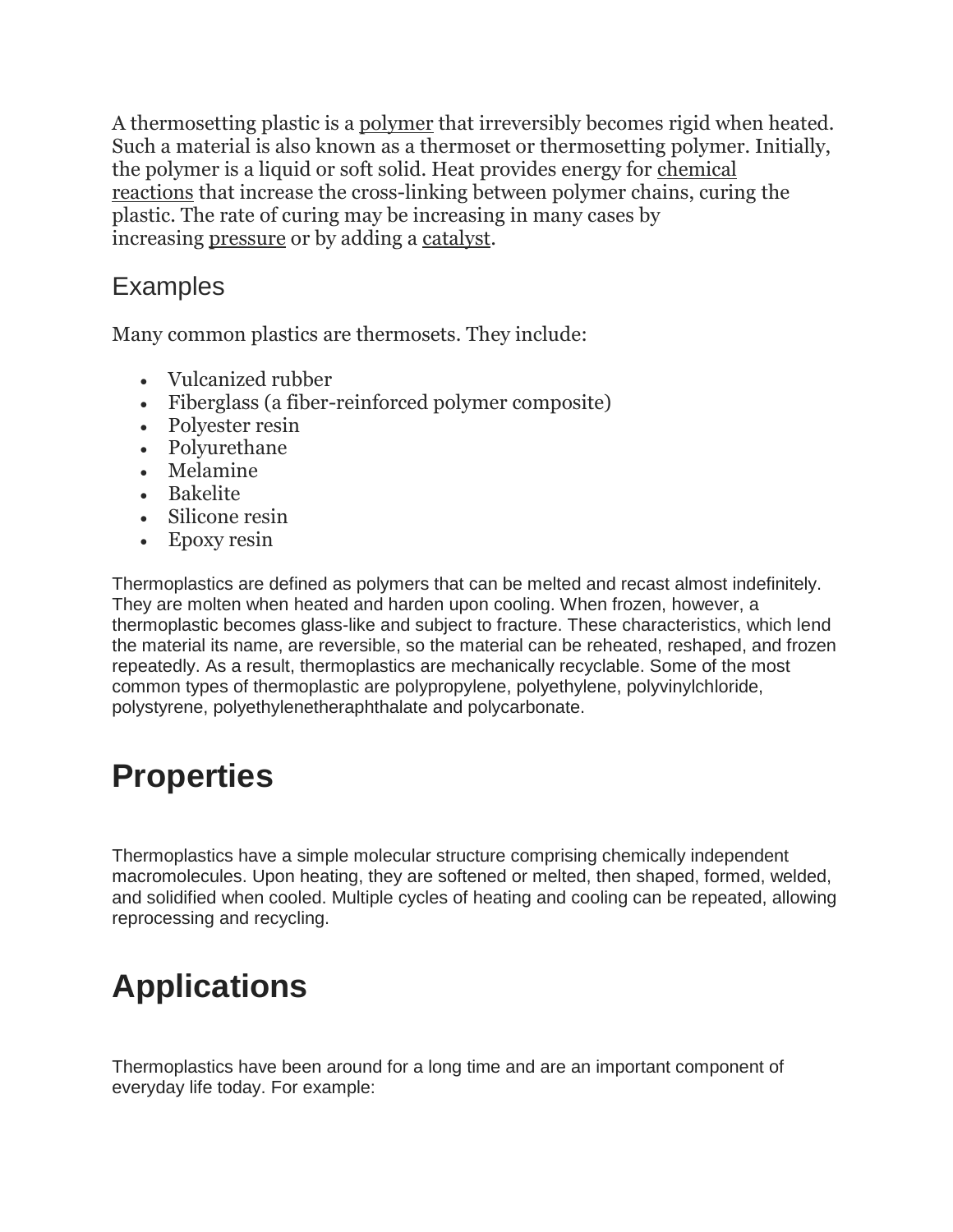- Acrylonitrile butadiene styrene (ABS) is a thermoplastic used to manufacture:
	- o Sports equipment.
	- o Toys (for example LEGO® blocks).
	- o Various automobile parts
- Polycarbonate is used to make:
	- o CDs and DVDs.
	- o Drinking bottles
	- o Food storage containers
	- o Eyeglass lenses.
- Polyethylene is probably the most common thermoplastic and is used to make:
	- o Shampoo bottles.
	- o Plastic grocery bags.
	- o Bullet-proof vests.

 $\bullet$ 

Lipids, Polysaccharides, Proteins and Polynucleotides are the major groups of **macromolecules** that are found in all living organisms. These giant molecules carry out all the vital functions needed by cells. Macromolecules are involved in processes such as food digestion, information storage, energy manipulation and metabolism. They are complex, huge associations of molecular subunits that appear impossibly difficult to understand. Fortunately they are all built using the same construction principle.

Monomers and Polymers **Monomers** are small molecules, mostly organic, that can join with other similar molecules to form very large molecules, or polymers. All monomers have the capacity to form chemical bonds to at least two other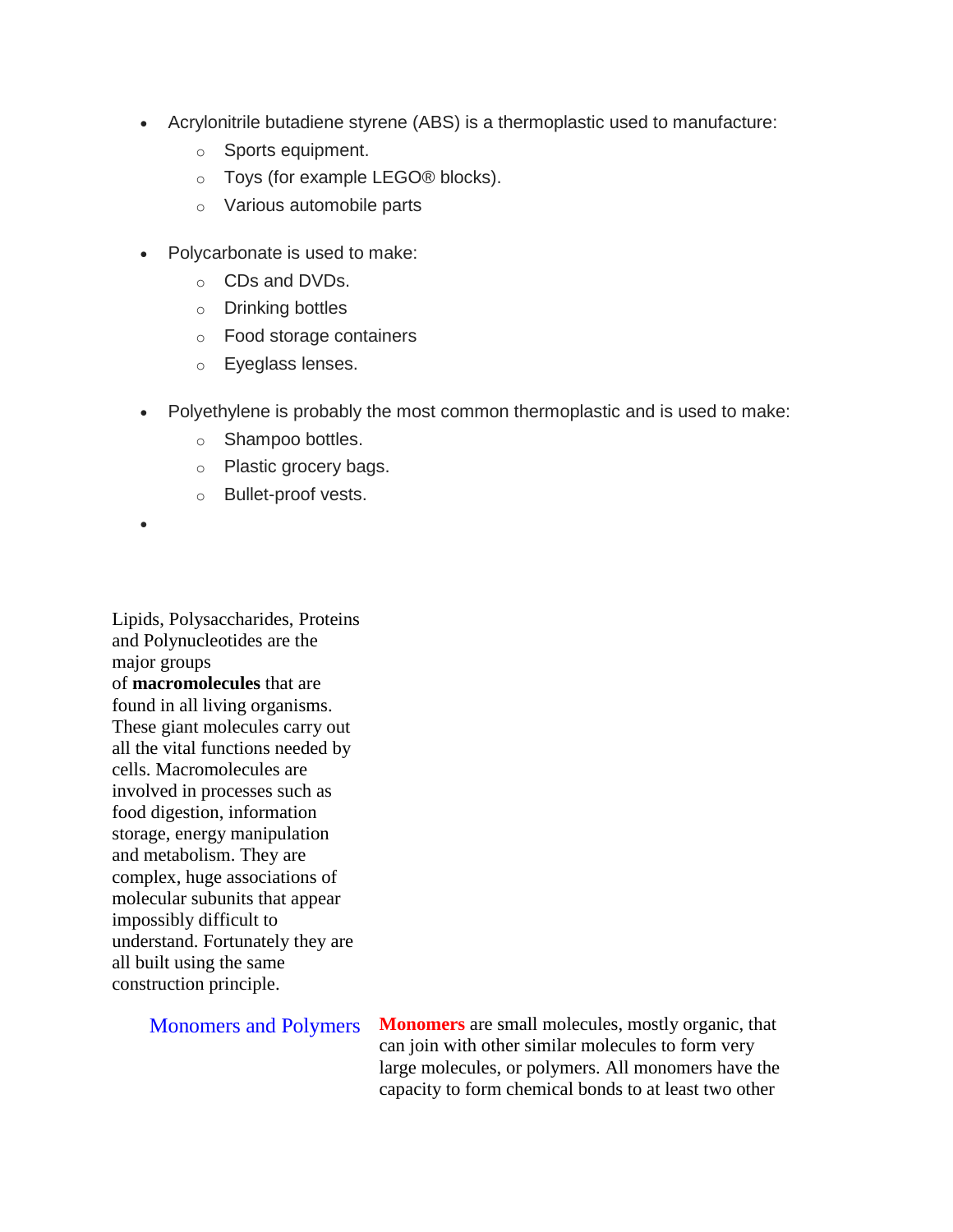monomer molecules.



**Polymers** are a class of synthetic substances composed of multiples of simpler units called monomers. Polymers are chains with an unspecified number of monomeric units.

a polymer



**Homopolymers** are polymers made by joining together monomers of the same chemical composition or structure.



**Heteropolymers** are polymers composed of more than one kind of monomer.

a polymer consisting of all the same monomer



a polymer consisting of more than one type of monomer

#### Artificial Polymers and Special Properties



One of the first humans to discover, and make, an artificial polymer, was the German chemist Hans von Pechmann. It was probably an accident. In 1899 he found a suspicious, sticky, white substance at the bottom of a flask in which he had been trying to decompose diazomethane. He had no idea what he had made, so he turned the analysis of the material over to Eugen Bamberger and Friedrich Tschirner, who found long chains of  $-CH_{2}$ , which they called "polymethylene".

Some years later (1935) in England, Eric Fawcett and Reginald Gibson had a similar experience. They were trying very hard to make an explosive gas (ethylene) react with a much larger molecule (benzaldehyde), by forcing them together under high pressure. What they got was a useless, (so they thought!), white, waxy solid that couldn't be used for anything interesting or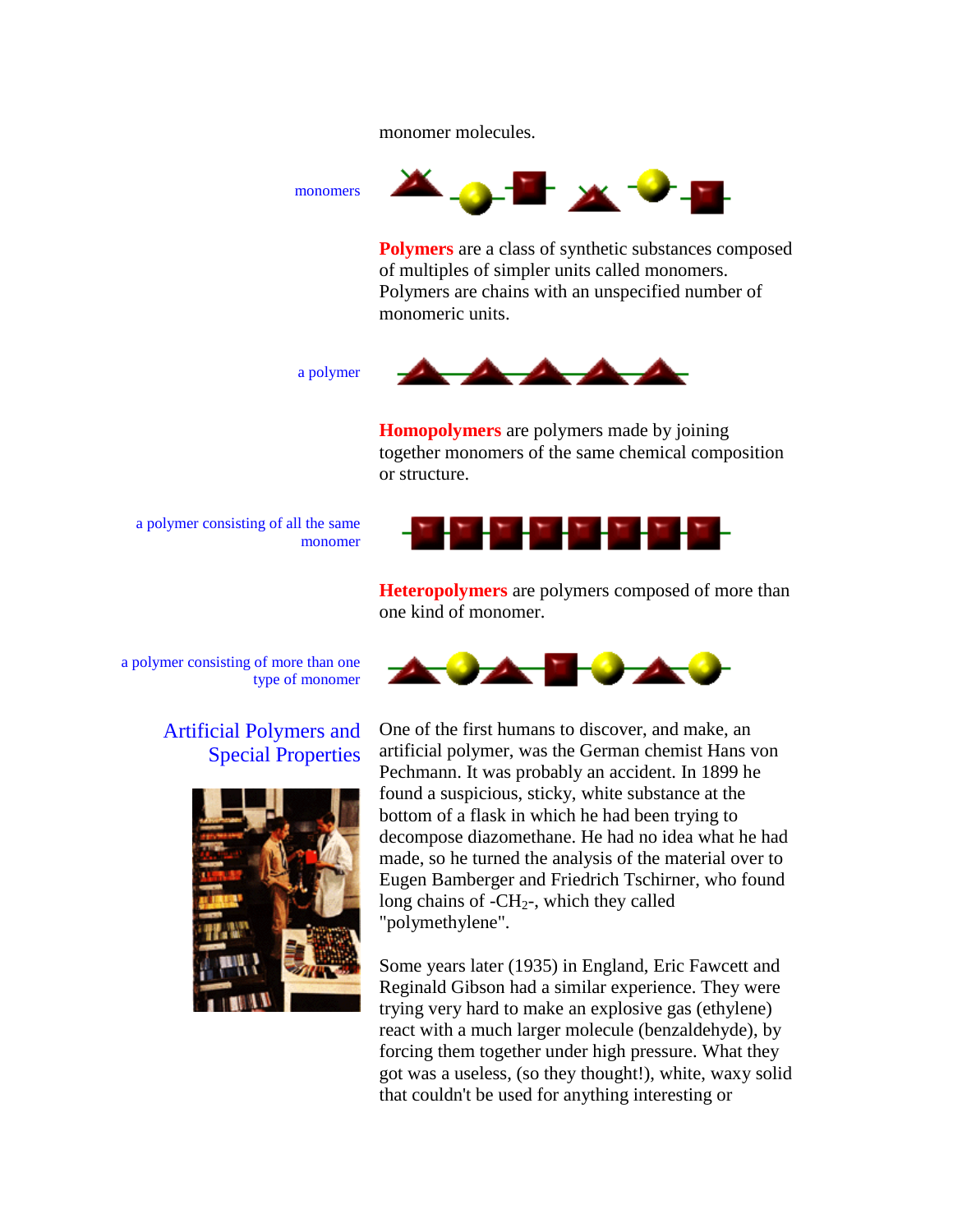practical. How wrong they were, but nothing much more was done with this "polyethylene" until the start of the Second World War.

Suddenly there was a need for a flexible, non-reactive insulator to go around the cables of a new invention radar. The British firm Imperial Chemical Industries re-discovered polyethylene and put it into production in 1939.

Small molecules of the odorless gas ethylene were then, and now, transformed into a polymer called polyethylene by uniting the ethylene monomers into a long chain. Some of these chains can be as long as 10,000 units. In some forms these chains branch, and they all coil and fold. Modern manufacturing methods start with ethylene gas which is heated under very high pressure until it becomes what is known as low-density polyethylene.

This material is a crystalline, transluscent thermoplastic which softens when heated. Today, consumers buy and use polyethylene in a huge number of ways, everything from packaging, garbage bags, soda bottles and containers, around wires (it's original use), and in almost every toy or house ware product on the market. Modern humans are very, very dependent on this particular artificial polymer.



polyvinylchoride

polyvinylchloride The second most popular, and useful, artificial polymer is "polyvinyl chloride", PVC. In it's pure form PVC is quite rigid and will not easily catch fire, so it forms the basis of all kinds of pipes, and coverings for such things as siding, windows and doors. When other things, called plasticizers, are added to PVC, the material becomes much more flexible and can be used to produce everything from garden hose to shower curtains.

> Such a universal, and safe, material has a dangerous start. The monomer used in it's synthesis is a deadly poisonous gas called vinyl chloride. This gas is made by passing oxygen, hydrogen chloride and ethylene over copper, which acts as a catalyst. After very careful storage and handling, the vinyl chloride is mixed with initiators that begin the polymerization



polyethylene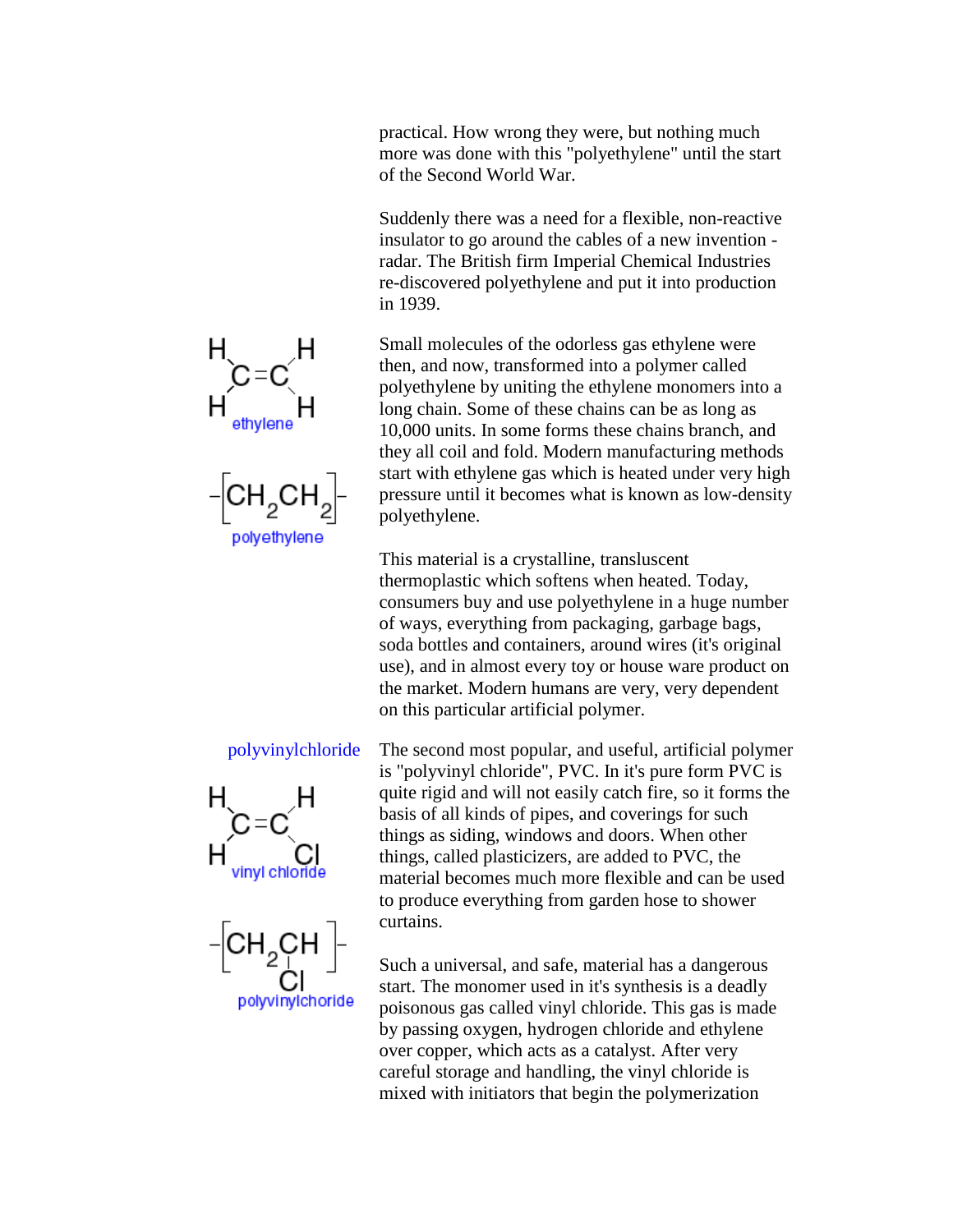process.

PVC is a homopolymer, which in its pure form is too stiff for most applications. However if a second momomer, vinyl acetate is also incorporated into the chain, a more flexible product is created that has many more uses. In 1930, the Union Carbide Corporation first began making this 'copolymer', called it "Vinylite", and pressed music into it to make phonograph records.



The carbon atom has six electrons, four in the outermost energy level. Carbon can form four covalent bonds with other atoms and/or molecules. Carbon atoms can link to other carbon atoms to create long carbon strings that form the backbone of many natural organic molecules. It is this special property of carbon atoms that make them so important. Life is based on the chemistry of carbon.



#### **Electromagnetic Field**

When a current flow through an object, it creates a physical field across it which is known as **Electromagnetic Field**. If the charges are stationary, then an electric field is created and if the charges are moving than a magnetic field is created. This electromagnetic field is mainly a combination of the electric and magnetic field which travels perpendicular to each other and spreads out infinitely throughout the space.

#### **Electromagnetic Radiation**

The Electromagnetic Field that propagates through space carries a radiant energy. This energy can be divided into 7 radiation namely radio Waves, Micro Waves, Infrared, Visible Lights, Ultraviolet, X-Ray and Gamma Rays based on their wavelength.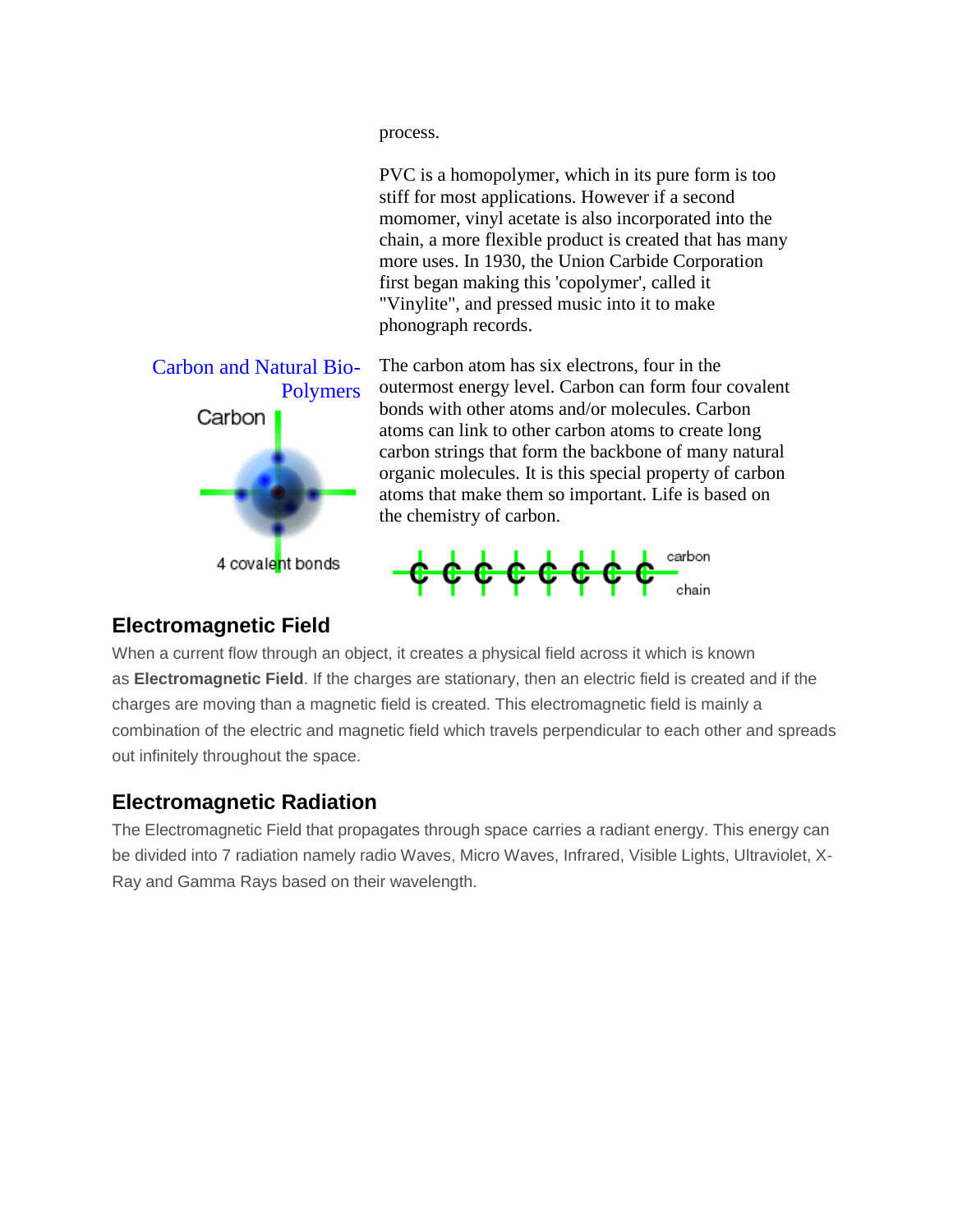

## **Light**

The energy that is radiated within the wavelength of 400nm to 700nm and is a part of the visible light spectrum is visible to human eyes. It is due to the help of this light that human retina can perceive things around them. The naturally highest attainable speed in this world is that of light and it is equal to  $3 \times 10^8 \text{ ms}^{-1}$ .

# **Ray of Light**

A Ray is defined as the path that a light traverse when it is travelling from one point to another.

## **Beam of Light**

A bunch of ray of lights is known as **Beam of Lights**.

## **Optics**

Optics is basically a branch of physics that deals with the study of the interactions of lights with matter and their behaviour.

## **Reflection of Light**

When a light travelling in air is incident on a reflecting surface material it gets reflected. The angle that the incident light makes with the normal of the surface is known as **Angle of Incidence** and the angle that the reflected light makes with the normal is known as Angle of Reflection. **Laws of Reflection:**

 The angle between the incident ray and normal that is, angle of incidence is always equal to the angle between normal and reflected ray that is, angle of reflection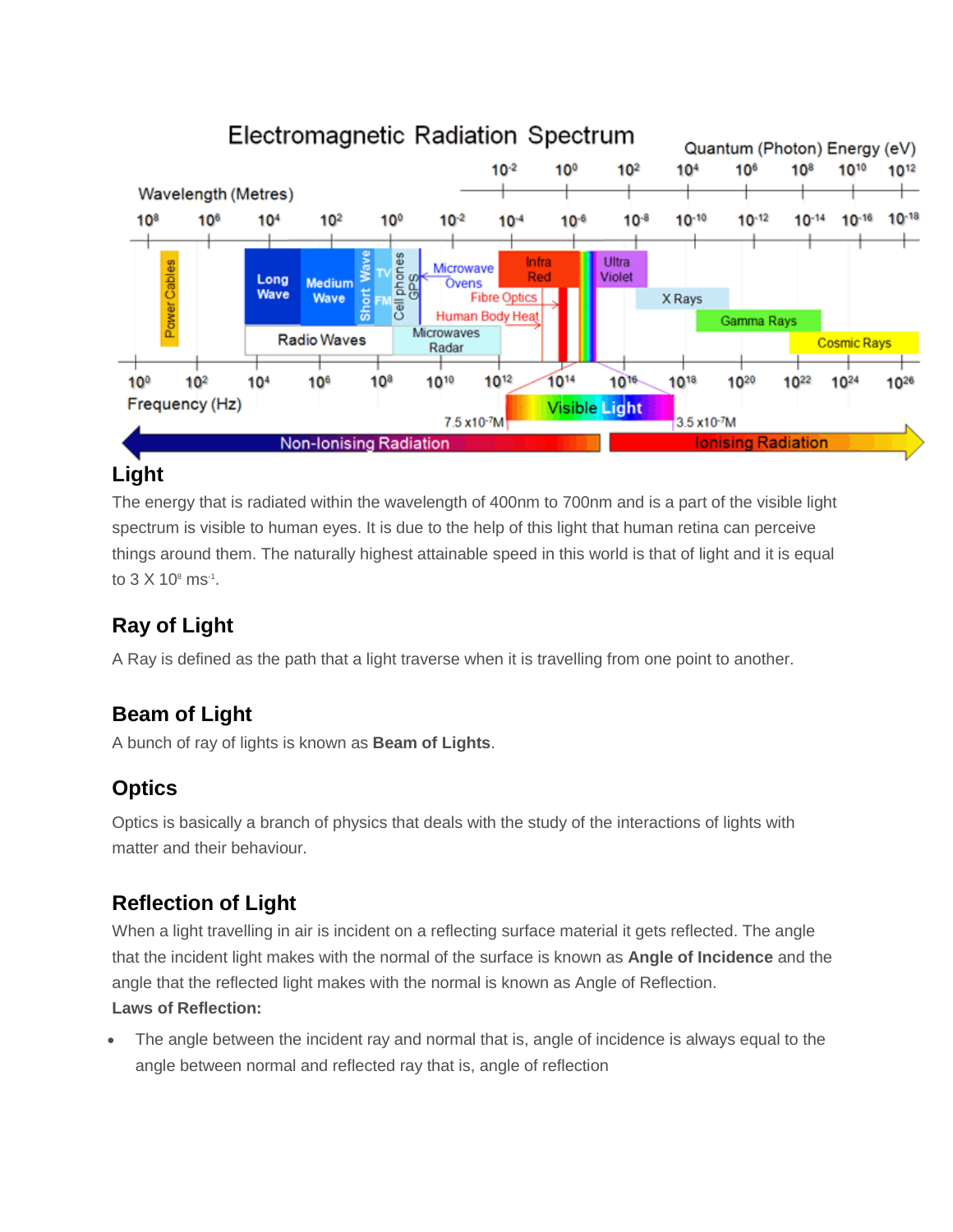• The ray which is incident on the surface, the normal and the ray which is reflected back lies on the same plane.



## **Refraction of Light**

When a ray of light after travelling through air enters a different medium, it gets diffracted from the normal or bends towards the normal depending on the medium it is entering. When a ray of light travels from lighter medium to denser medium then the light bends towards the normal. Likewise, when a ray of light travels from denser medium to lighter medium, it deviates away from the normal.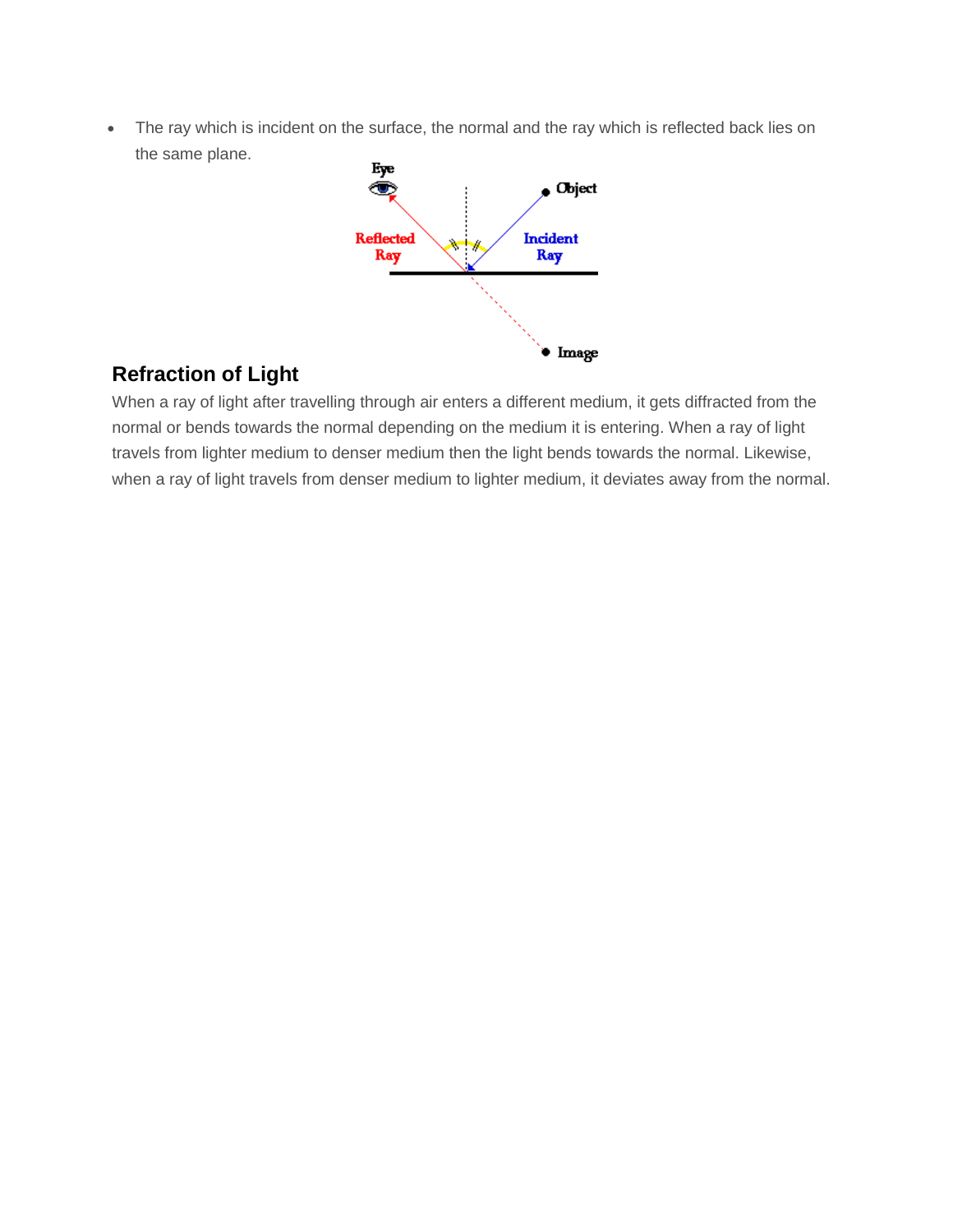

#### **Snell's Law or Laws of Refraction**

The incident ray, the refracted ray and the normal lie on the same plane of incidence.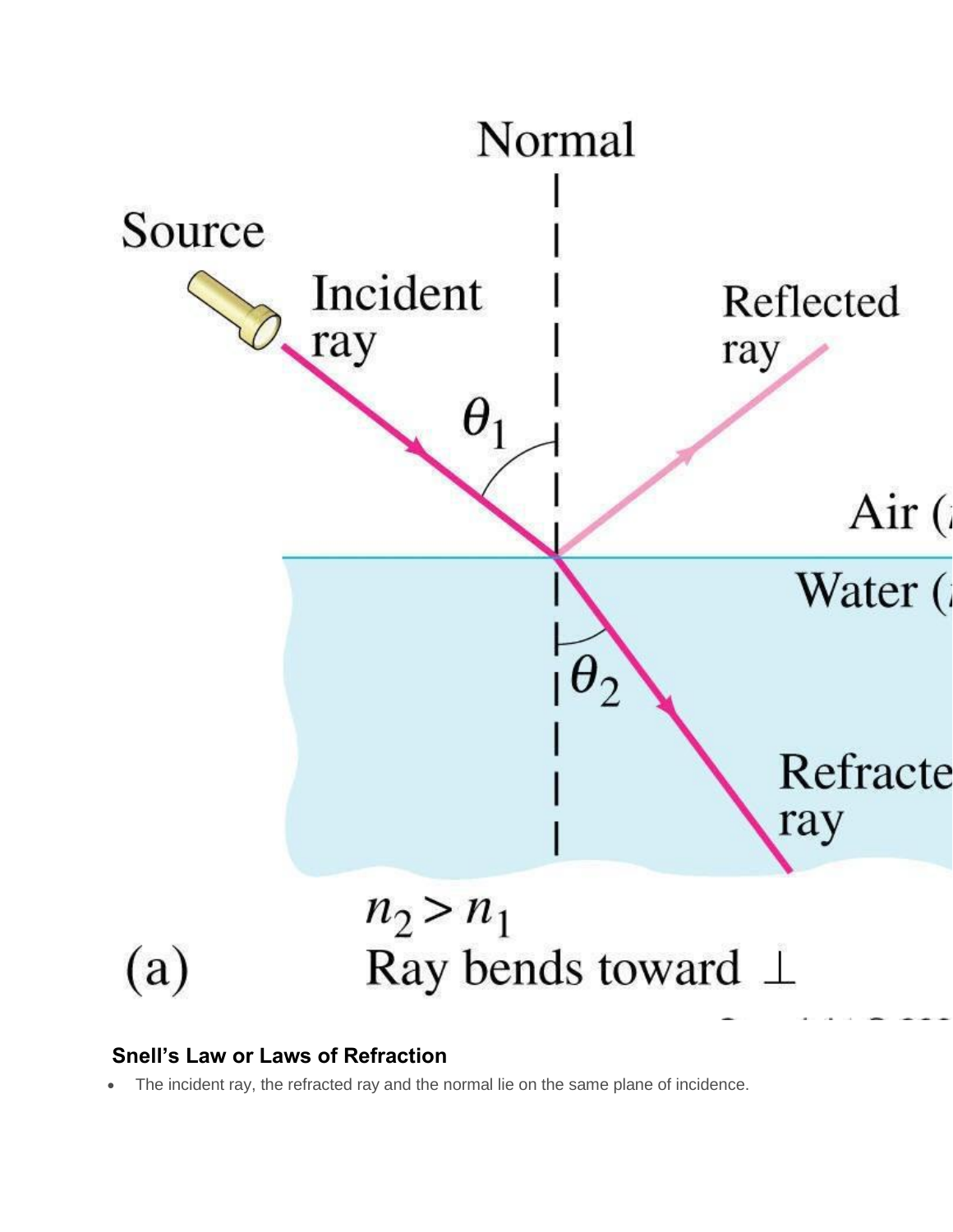The ratio of the sine of angle of incidence to the angle of refraction is constant.

$$
\frac{\sin i}{\sin r}=\frac{n_2}{n_1}
$$

Where,  $n_2/n_1$  is called the **Refractive Index**.

#### **Total Internal Reflection**

When a ray of light travels from a denser medium to a rarer medium, then a portion of it **gets reflected** back to the medium that it travelled and some portion enters the second medium and **gets refracted**. After some point, the incident ray gets totally reflected and does not suffer any further refraction. This reflection is known as **Total Internal Reflection**.

As we know that when a ray of light travels from a denser medium to rarer medium then it bends away from the normal.

Consider the example given below. A ray of light  $AO<sub>1</sub>$  while travelling from denser (water) to rarer medium (air), has some of its portion **reflected back** to the same medium  $(O_1C)$  forming an angle with the normal known as **Angle of Incidence (***i)* while some of it portion gets refracted to the rarer medium creating a deviated angle with the normal which is known as **Angle of Refraction(***r***)**. As seen from the diagram, there is an increase in the angle of refraction as the angle of incidence increases. A point comes when the angle of refraction is  $90^{\circ}$  (AO<sub>3</sub>) and the incident ray (AO<sub>4</sub>) gets totally reflected, after which there in no refraction possible even if the angle of incidence is increased further. This angle at which, the angle of refraction is perpendicular to normal that is, 90°, and there is no further refraction is known as **Critical Angle** and the Reflection is known as **Total Internal Reflection**.



**Applications of Total Internal Reflection:**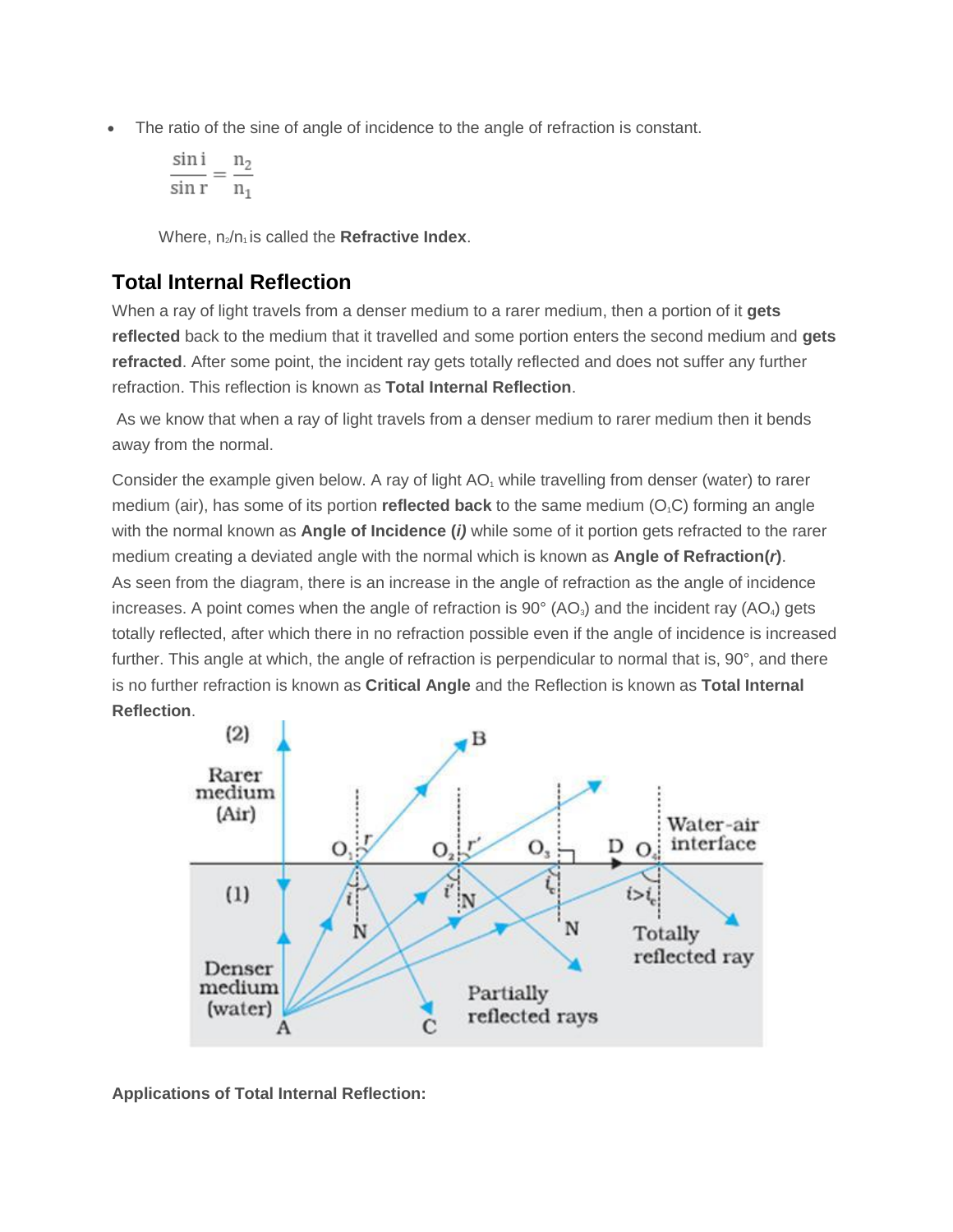**Mirage**: Mirage is basically an optical illusion wherein the observer sees an inverted image of distant tall objects. During summer, the air near the ground is hotter compared to air at higher levels. The refractive index of hotter air is less than the cool air. So when light from a tall object travels from cool air (denser medium) to hot air (rarer medium), total internal reflection occurs, as a result of which [the observer sees an inverted image of the object.](https://files.askiitians.com/cdn1/images/2017511-13320941-138-5-mirage.jpg)



- **Diamond:** Diamonds are popular for their gloomy appearance. Naturally occurring diamonds does not have such property of shine. It is the technique of the diamond cutter who cuts and shapes diamond in such a way that, when light enters the diamond, it goes multiple total internal reflections. The refractive index of diamond is almost equal to 24.4° which is very small.
- **Prisms:** A prism is designed at such an angle that when light enters the prism, it undergoes total internal reflection at 90° or by 180°, which in returns produces an inverted image of the object without changing their size.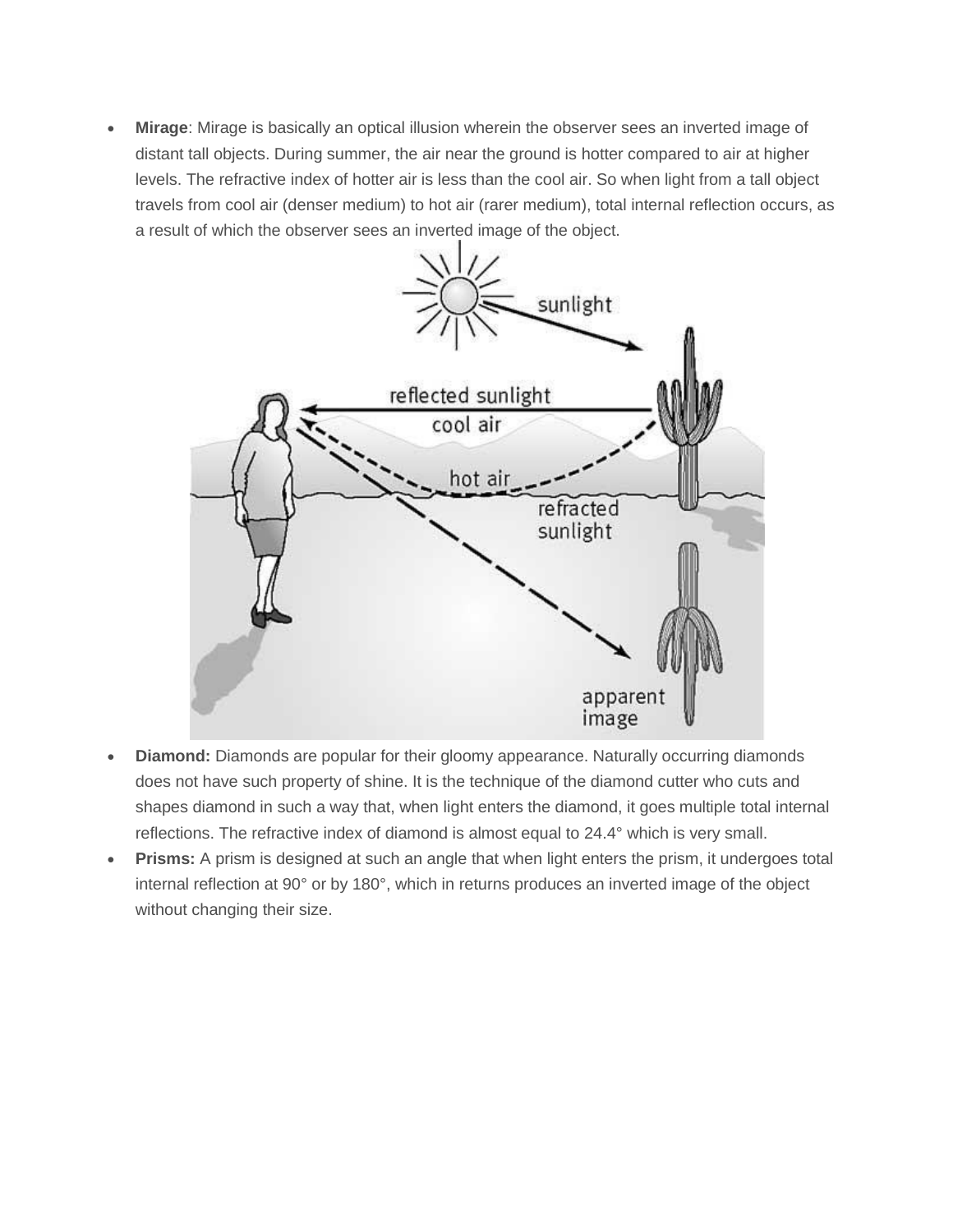

 **Optical Fibre:** Optical Fibres are made of glass/ quartz material. An optical fibre consists of two parts: a) core and b) cladding. The refractive index of the cladding is less than that of core. When data in the form of light is transmitted in optical fibre from one end than, it goes repeated **total internal reflection** and comes out from the other end without suffering any loss during the transmission. Optical fibres are most widely used for signal and video transmission. The most important advantage of optical fibre is that, even if the fibre is tweaked somewhere, there is no loss in data while transmission.

#### **Spherical Mirrors and their types**

Consider a glass with a hollow sphere and a reflecting surface. This reflecting hollow surface of the glass forms the spherical mirrors. Spherical mirrors are of two types:

**a) Concave Mirror and b) Convex Mirror:** Consider the diagram given below. The inward curved reflecting surface of the spherical mirror as seen in the figure below is known as **Concave Mirror** and the outward curved reflecting surface of the same spherical mirror is known a **Convex Mirror**.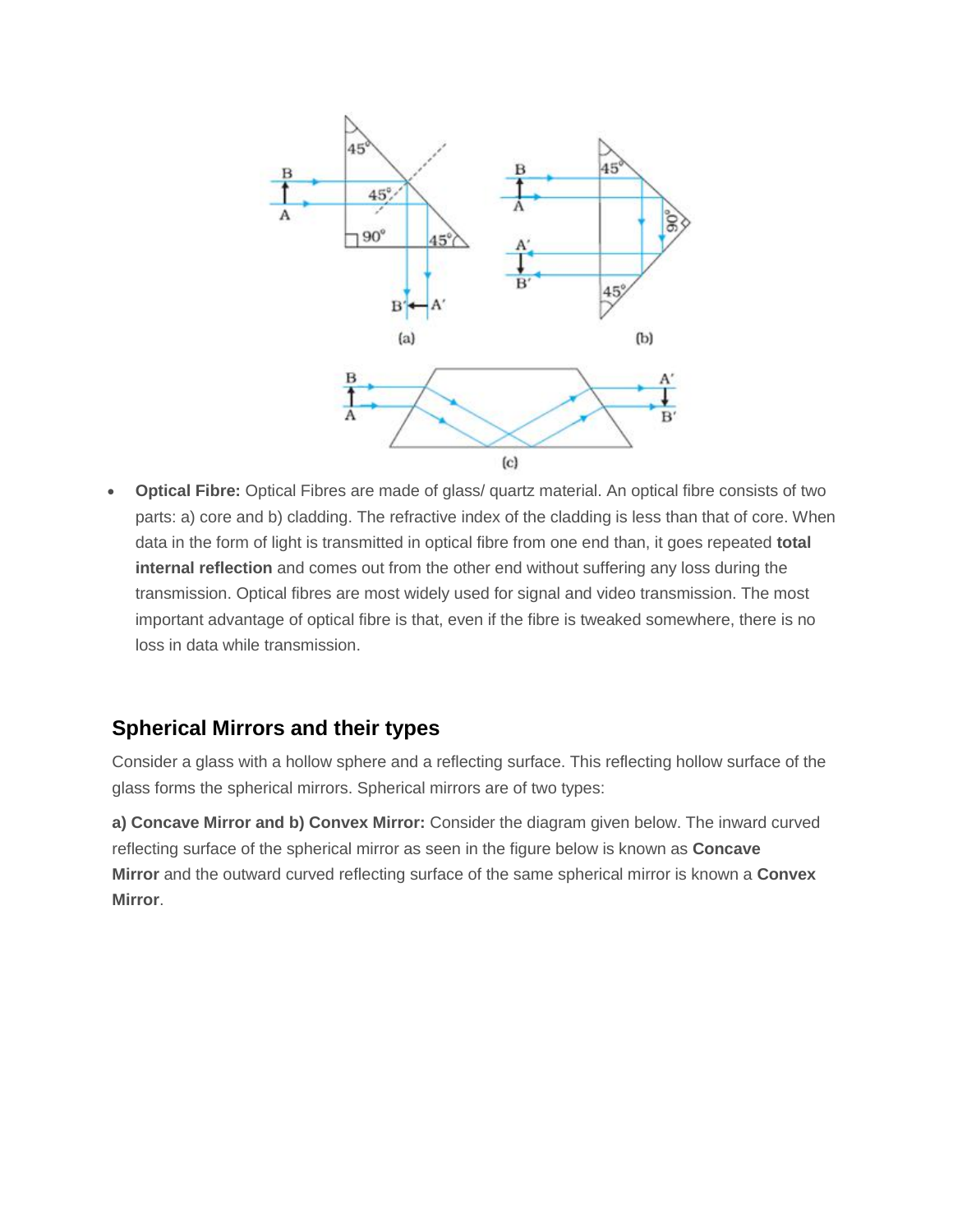

#### **Centre of curvature of Spherical Mirrors**

The centre of the hollow sphere which is a part of the spherical mirror is known as the centre of curvature. This is denoted by the letter **'C'**.

## **Pole of Spherical Mirrors**

Pole of Spherical Mirror is the centre of the spherical mirror. It is denoted by the letter '**P'.** Kindly, note the difference between the centre of curvature and pole. Former is the centre of hollow sphere, whereas the latter is the centre of spherical mirror. For better understanding, consider the diagram given below:



## **Radius of curvature of Spherical Mirrors**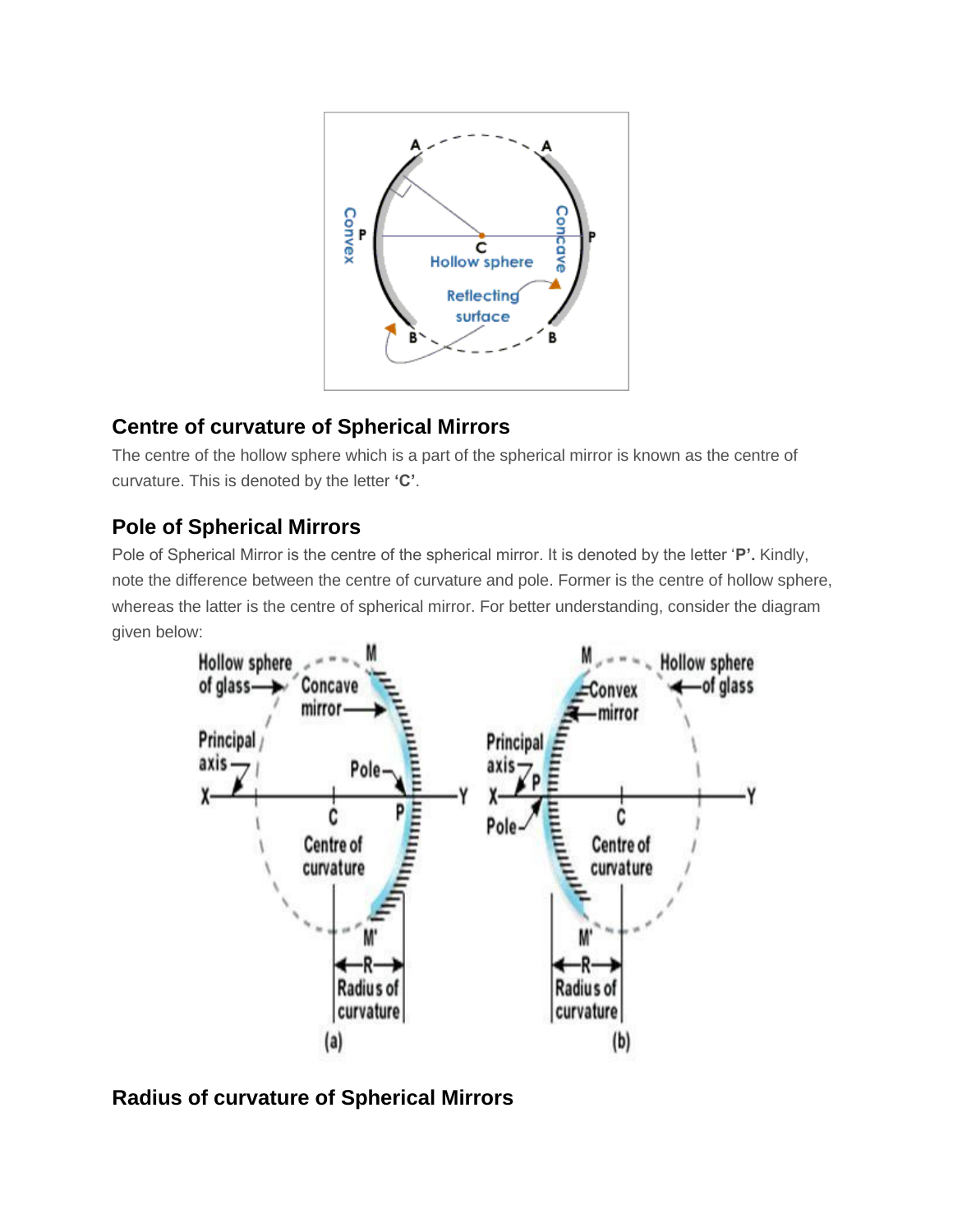The radius between the centre of curvature **'C'** and the Pole of the spherical mirror **'P'** is known as Radius of curvature.

#### **Principal axis of a Spherical Mirror**

It is a straight line joining the pole of the spherical mirror and the centre of the spherical mirror. In the above diagram XY is the principal axis.

## **Focal Length of a Mirror(** *f***)**

The focal length of a mirror is defined as the distance which is half of Radius of curvature, that is,

$$
F=\frac{R}{2}
$$

where f is the focal length and R is the radius of curvature.

#### **Example of Numerical:**

**Q.** If the radius of curvature of a spherical mirror is 50 cm, then find it focal length?



 $= 50/2$ 

 $= 25$  cm

## **Sign Conventions**

The Cartesian Sign Conventions that are considered while deriving the formulae for reflection and refraction by spherical mirror and lens respectively is given below:

- If the distance is measured in the direction same as that of the incident light, then the direction is taken to be positive while the distance measured in opposite direction is taken to be negative.
- The heights measured in upward direction normal to principal axis is considered positive while the height measured in downward direction normal to principal axis is considered negative.

## **Mirror Equation**

Let us consider the diagram below to understand the process of image formation: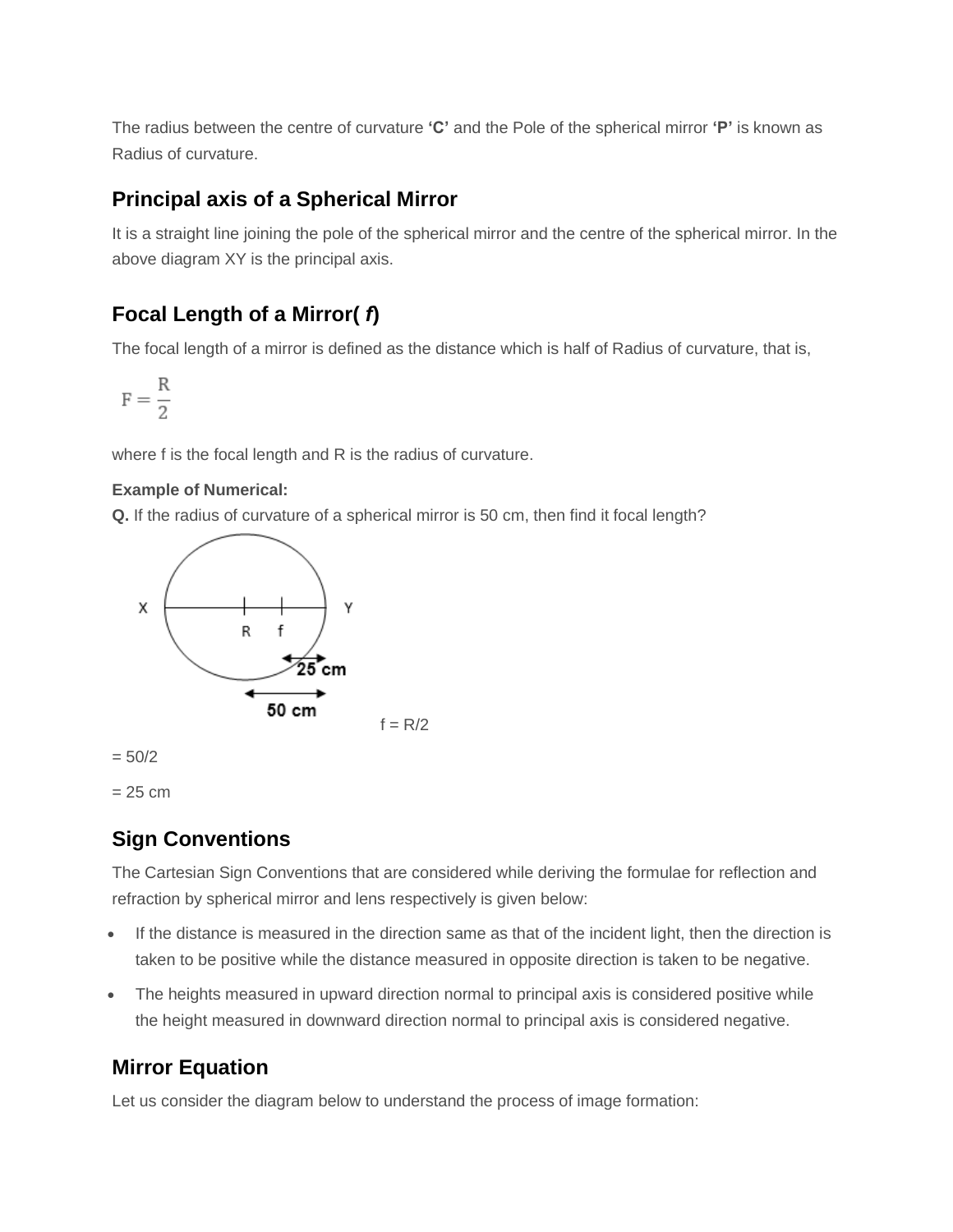

Let AB be an object and the distance of AB from the pole be 'u'. 'u' is also known as **object distance**. An infinite number of rays travel from point A. But for time being let us consider only three rays that is, ray AM, AP and AN. The ray AN gets reflected back in the same direction that it travelled. As seen from the diagram the reflected rays of all the three rays intersect at a point where an inverted image of the object is formed. This is the real view of the original object. The distance at which the inverted image formed away from the pole is denoted by 'v'. This distance is also known as **Image Distance**. **Then the mirror equation is given by**:

 $\frac{1}{f} = \frac{1}{u} = \frac{1}{v}$ 

# **Introduction to optical instruments**

Various optical instruments have been designed, using the property of reflection and refraction. Some of the important optical instruments are listed down below:

#### **Eye**

The Eye is the naturally designed optical instruments. Light enters the eye through cornea (which is the curved surface of eye) and enters the pupil through a hole in iris. The light further travels to the retina (which is covering the back of the curved surface of eye). The retina senses the intensity of light and its colour. The retina than further send electric signals to the brain via its optic nerve.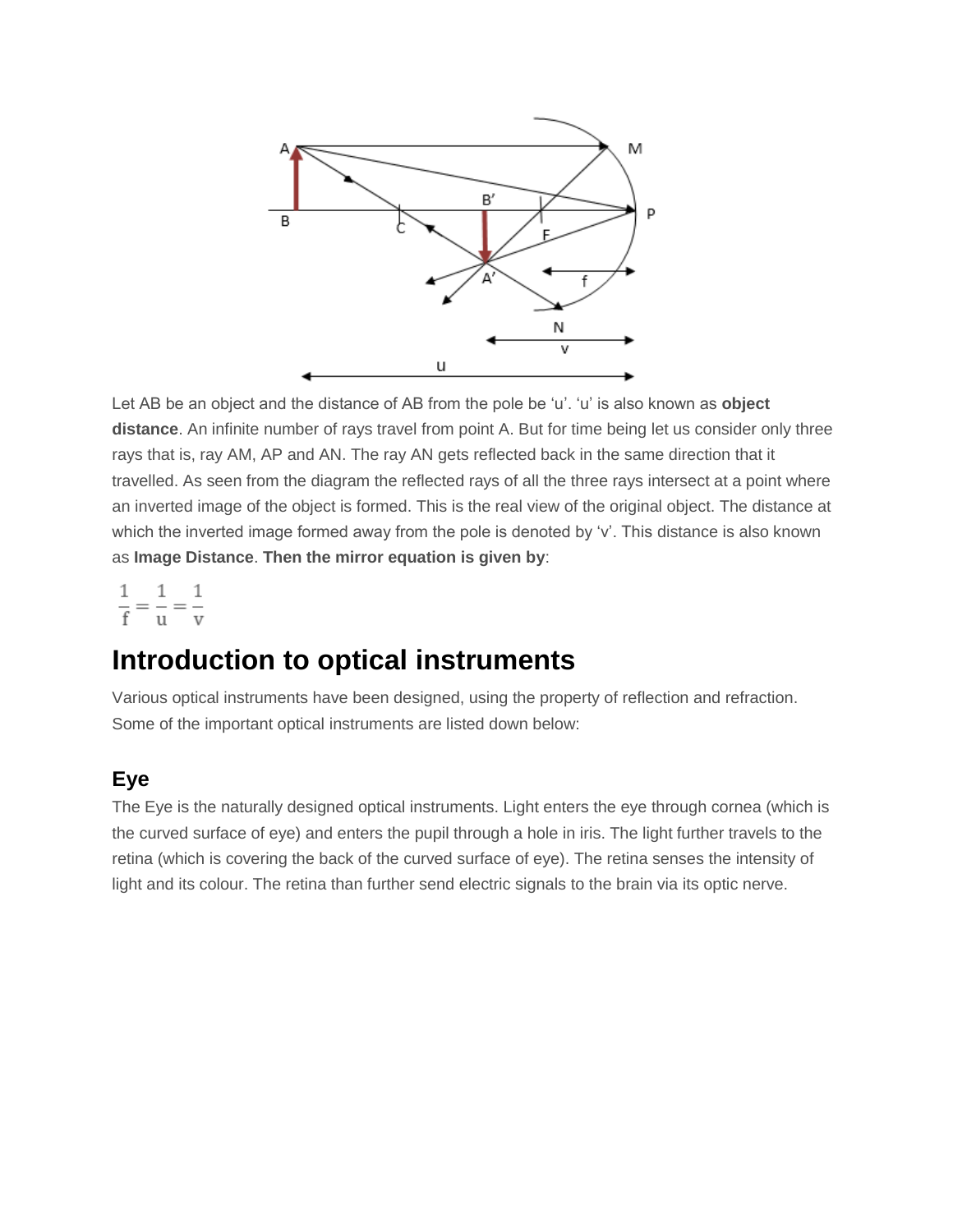

## **Microscope**

The optical microscope makes use of the various properties of lights and enables the observer to view objects ranging from small to smallest, which is not even visible by naked eye by magnifying them to a larger size.

## **Telescope**

An optical instrument which is used for angular magnification of distant objects like, celestial bodies, stars, etc is known as **Telescope**.

# **Colloids**

A colloid is a mixture in which one substance of microscopically dispersed insoluble particles are suspended throughout another substance. Sometimes the dispersed substance alone is called the colloid. The colloid consists of a dispersed phase and a continuous phase.

Unlike solutions, colloids do not constitute a solute dissolved in the solvent phase. Rather, the solute phase is dispersed in the solvent phase. The dispersed-phase particles have a diameter between approximately 1 and 1000 nanometers. Such particles are normally easily visible in an optical microscope, although at the smaller size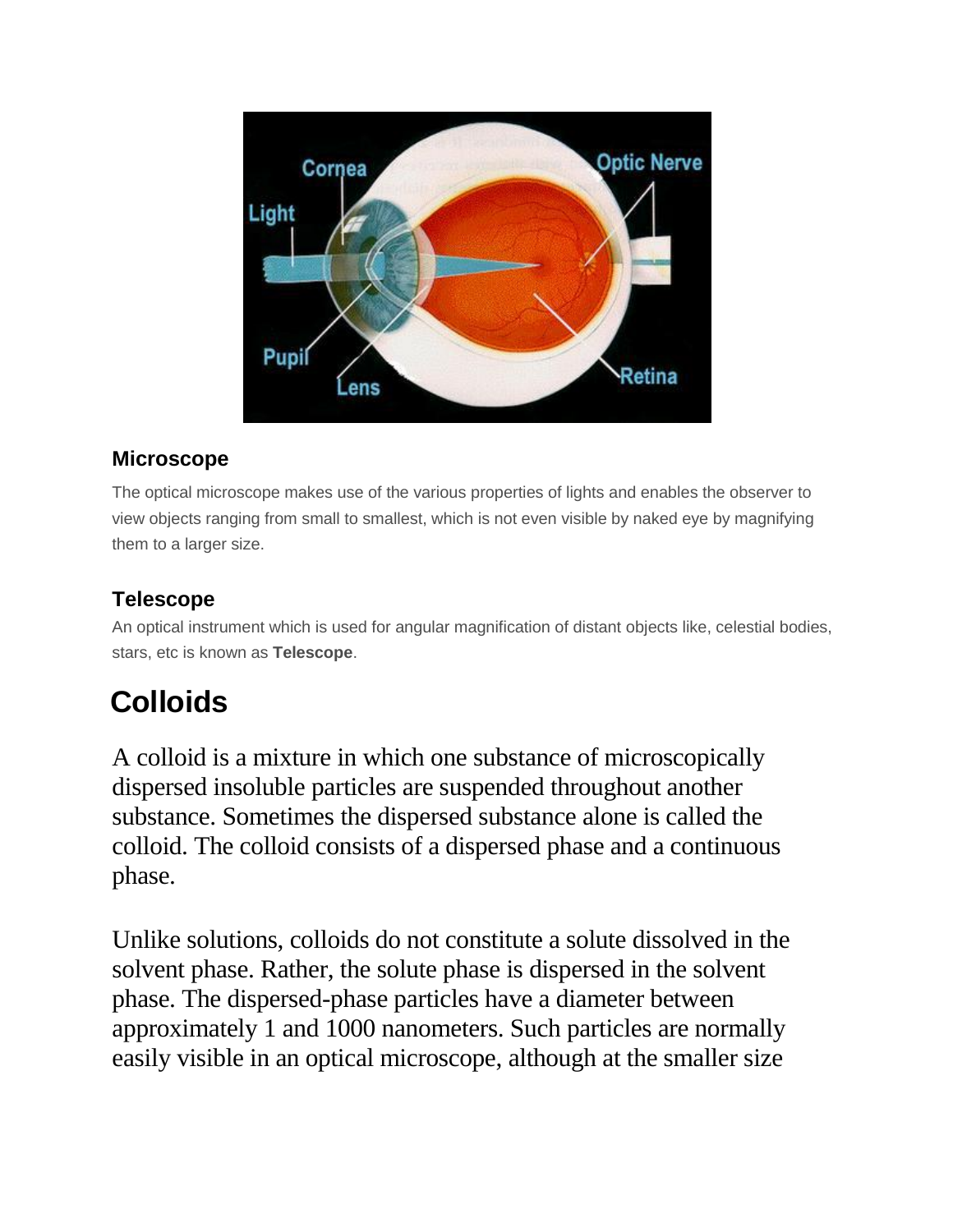range (*r* < 250 nm), an ultramicroscope or an electron microscope may be required.

Some colloids are translucent because of the Tyndall effect, which is the scattering of light by particles in the colloid. Other colloids may be opaque or have a slight color.

# **Types of Colloids**

- **Sol** It is a suspension of minute solid particles in a liquid.
- **Emulsion** It is a colloid between two or more liquid with one consisting a dispersion of another liquid.
- **Foam** It consists of gas dispersed in solid or liquid.
- **Aerosol** It consists of a minute liquid or solid particles in a gas.

# **Methods of Preparation**

There are two principal ways of preparation of colloids:

- Dispersion of large particles or droplets to the colloidal dimensions by milling, spraying, or application of shear (e.g., shaking, mixing, or high shear mixing).
- Condensation of small dissolved molecules into larger colloidal particles by precipitation, condensation, or redox reactions. Such processes are used in the preparation of colloidal silica or gold.

# **Stabilization of Colloids**

The colloid is said to be stable when particles remain suspended in the solution without settling down i.e. the dispersed phase. Stability is hindered by aggregation and sedimentation phenomena, which are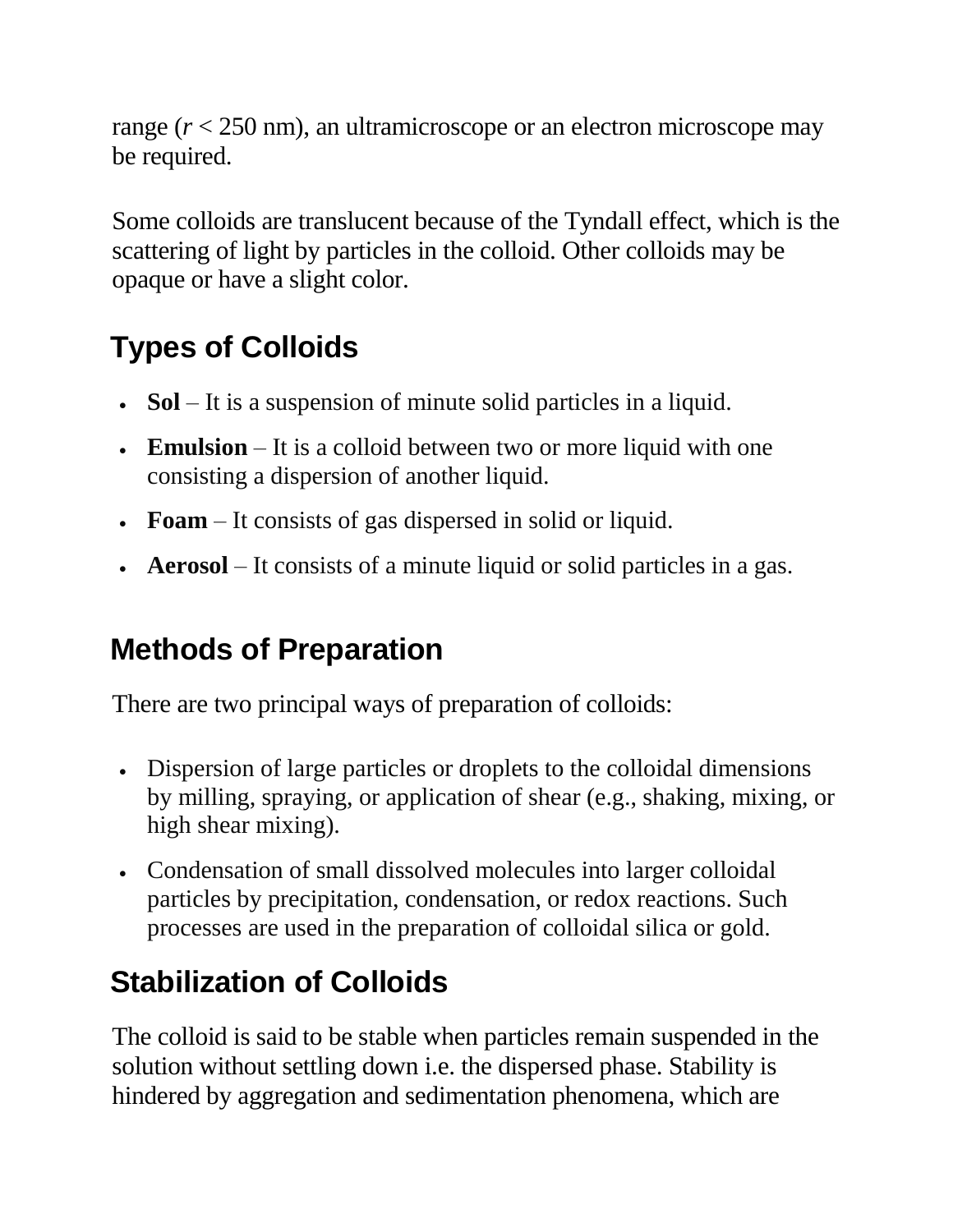driven by the colloid's tendency to reduce surface energy. In order to stabilize the colloidal system, we need to reduce the interfacial tension between the colloidal particles.



Aggregation is due to the sum of the interaction forces between particles. If attractive forces (such as van der Waals forces) prevail over the repulsive ones (such as the electrostatic ones) particles aggregate in clusters. Electrostatic stabilization and steric stabilization are the two main mechanisms for stabilization against aggregation.

- *Electrostatic stabilization* is based on the mutual repulsion of like electrical charges. In general, different phases have different charge affinities, so that an electrical double layer forms at any interface. Small particle sizes lead to enormous surface areas, and this effect is greatly amplified in colloids. In a stable colloid, the mass of a dispersed phase is so low that its buoyancy or kinetic energy is too weak to overcome the electrostatic repulsion between charged layers of the dispersing phase.
- *Steric stabilization* consists in covering the particles in polymers which prevents the particle to get close in the range of attractive forces.

# **Applications of Colloids**

Colloids have varied applications. Some of them include: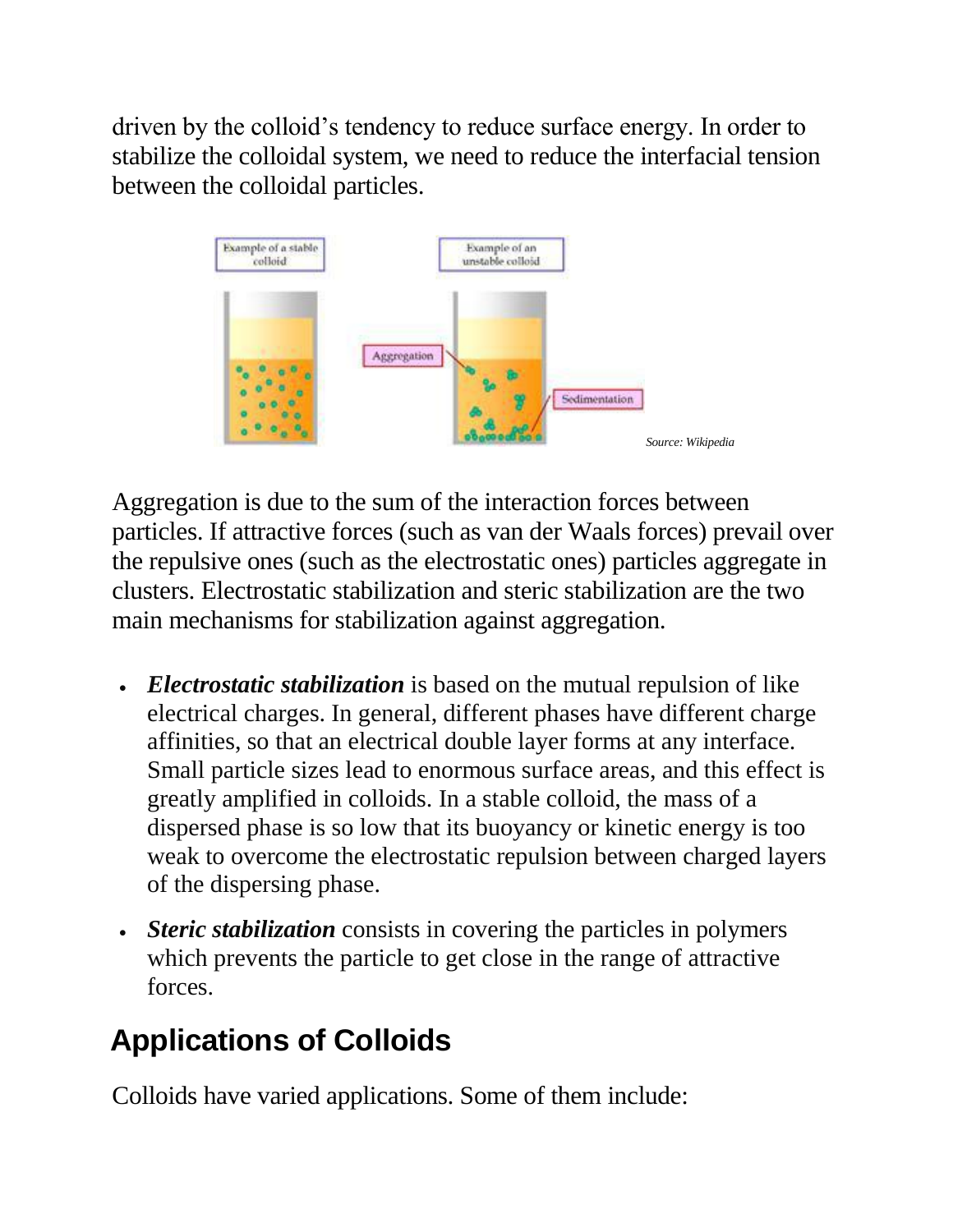- *Medicines*: Medicines in colloidal form are easily absorbed by the body tissues and hence are more effective.
- *Cleansing action of soap*: Soap solution is colloidal in nature. It removes the dirt particles either by adsorption or by emulsifying the greasy matter sticking to the cloth
- *Purification of water*: The precipitation of colloidal impurities present in water can be done by adding certain electrolytes like alum etc. The negatively charged colloidal particles of impurities get neutralized by the  $Al^{3+}$  ions and settle down and pure water can be decanted off.
- *Rubber industry:* Latex is a colloidal solution of negatively charged rubber particles. From latex, rubber can be obtained by coagulation. Rubber plated articles are prepared by depositing negatively charged rubber particles over the article to be rubber plated by making that article an anode in a rubber plating bath **What is fountain solution?**

The dampening system on a lithographic sheetfed press applies a water-based dampening or fountain solution to the printing plate before it is inked. Dampening solutions keep the non-image areas of a plate moistened so that they will not accept ink, and are applied to the entire plate.

The non-image areas of the plate, which are made that way by adsorbing a thin film of gum arabic to them during platemaking, are hydrophilic (water loving) while the image areas are hydrophobic (water repellent). The desensitizing film on the non-image areas wears off gradually as the plate continues to run on press, so the chemicals in the dampening solution replenish the desensitizing film. Ink, plate, press speed, paper, temperature, and relative humidity are the principal factors that influence the need for various dampening solutions.

#### **Fountain Solution**

Fountain solution is a water-based mixture specially formulated to dampen lithographic printing plates before they are contacted by the inking rollers. In concentrated form, it is commonly referred to as fountain concentrate, fountain etch, or just etch. Most fountain concentrates today contain synthetic desensitizers. Very few manufacturers still use natural Sudanese gum arabic because of its cost. The term dampening solution is used for the diluted etch.

#### **Fountain Solution Ingredients**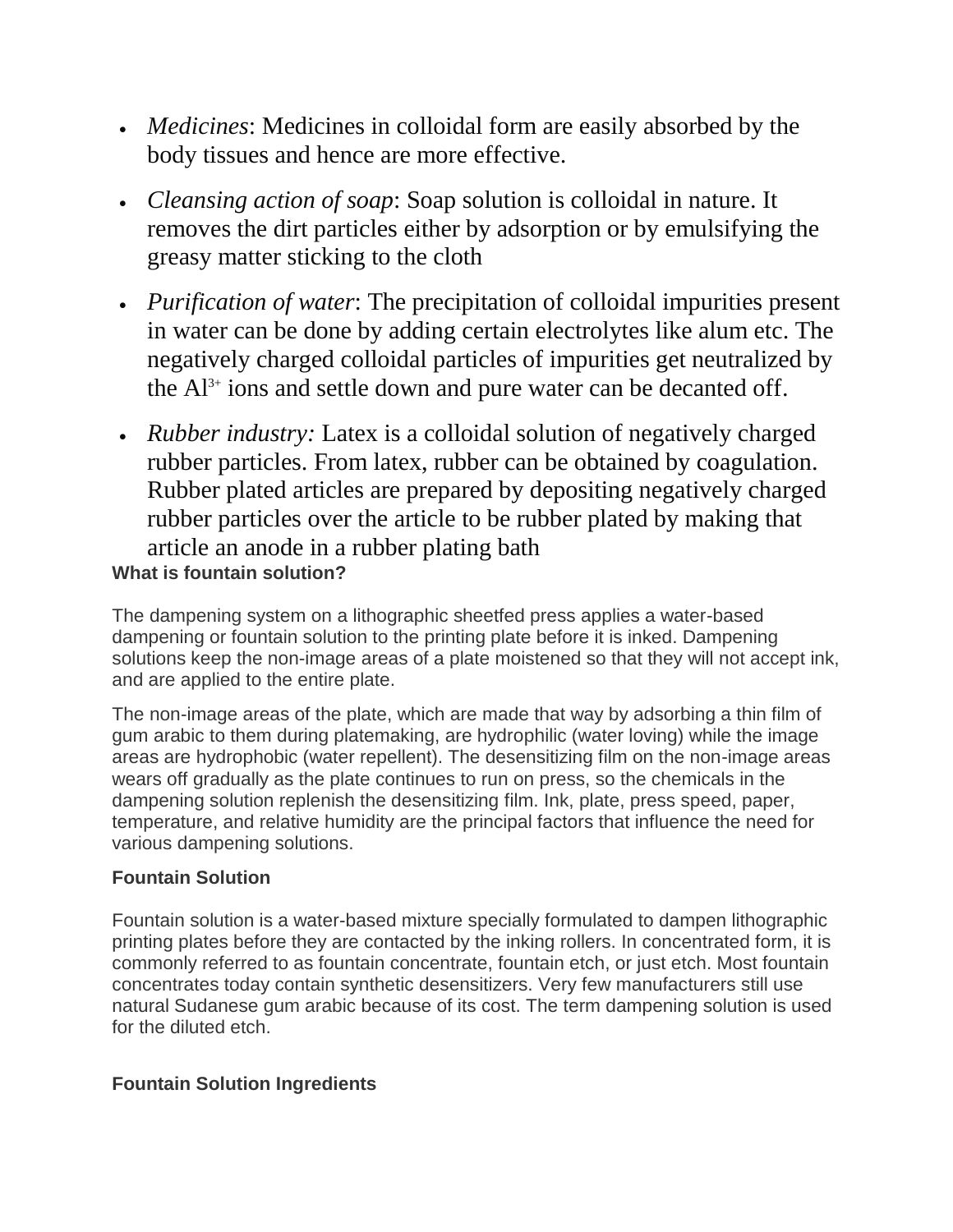Fountain solutions are usually sold as concentrated solutions that are diluted with water to the proper concentration. Most one-step concentrates already contain a natural or synthetic gum, an alcohol substitute, and other essential ingredients, and simply require being diluted with water. With two-step concentrates, the first step generally contains all of the ingredients except the alcohol substitute, with the alcohol substitute added as part of the second step. Although this extra step might be an inconvenience, it permits the press operator to control the alcohol substitute concentration better.

The proper mixture of chemicals in the solution is critical for quality printing. Though there may be many chemicals that make up a given manufacturer's dampening solution concentrate, the general ingredients common to most are described below.

#### **Composition of a Fountain solution**

Fountain solution composition varies for a number of reasons. Most dampening solutions, however, are acidic, with a pH of 4.0-5.5 being typical. The dampening system itself also influences the composition of the dampening solution. For example, some dampening systems require a specific percentage of alcohol (or alcohol substitute) due to the method of applying the solution to the printing plate. Sometimes, in a conventional dampening system, the use of such an additive improves print quality although its presence in the dampening solution may not be essential.

In general, a dampening solution will consist of the following ingredients:

- Water, with minimal impurities.
- Acids or bases, depending to a large extent on the ink being used. Acids used include phosphoric acid, citric acid, and lactic acid.
- Gum, either natural (gum arabic) or synthetic, to desensitize non-image areas that is, to make them prefer water to ink.
- Corrosion inhibitors, to prevent the dampening solution from reacting with the plate. Magnesium nitrate is sometimes used; it also acts as a scratch desensitizer and buffer (a substance capable of neutralizing acids and bases in solutions and thereby maintaining the acidity or alkalinity level of the solution).
- Wetting agents, such as isopropanol or an alcohol substitute, which decrease the surface tension of water and water-based solutions.
- Drying stimulator, a substance—such as cobalt chloride—that complements the drier in the ink. Drying stimulator is an additive that is used only if ink is not drying fast enough. Typical concentrations are 1-2 oz. of stimulator per gallon (8-16 ml per litre) of dampening solution.
- Fungicide, to prevent the formation of mildew and the growth of fungus and bacteria in the dampening system.
- Antifoaming agent, to prevent the build-up of foam. Foam can interfere with the even distribution of dampening solution on the dampening rollers.

**What is pH?**